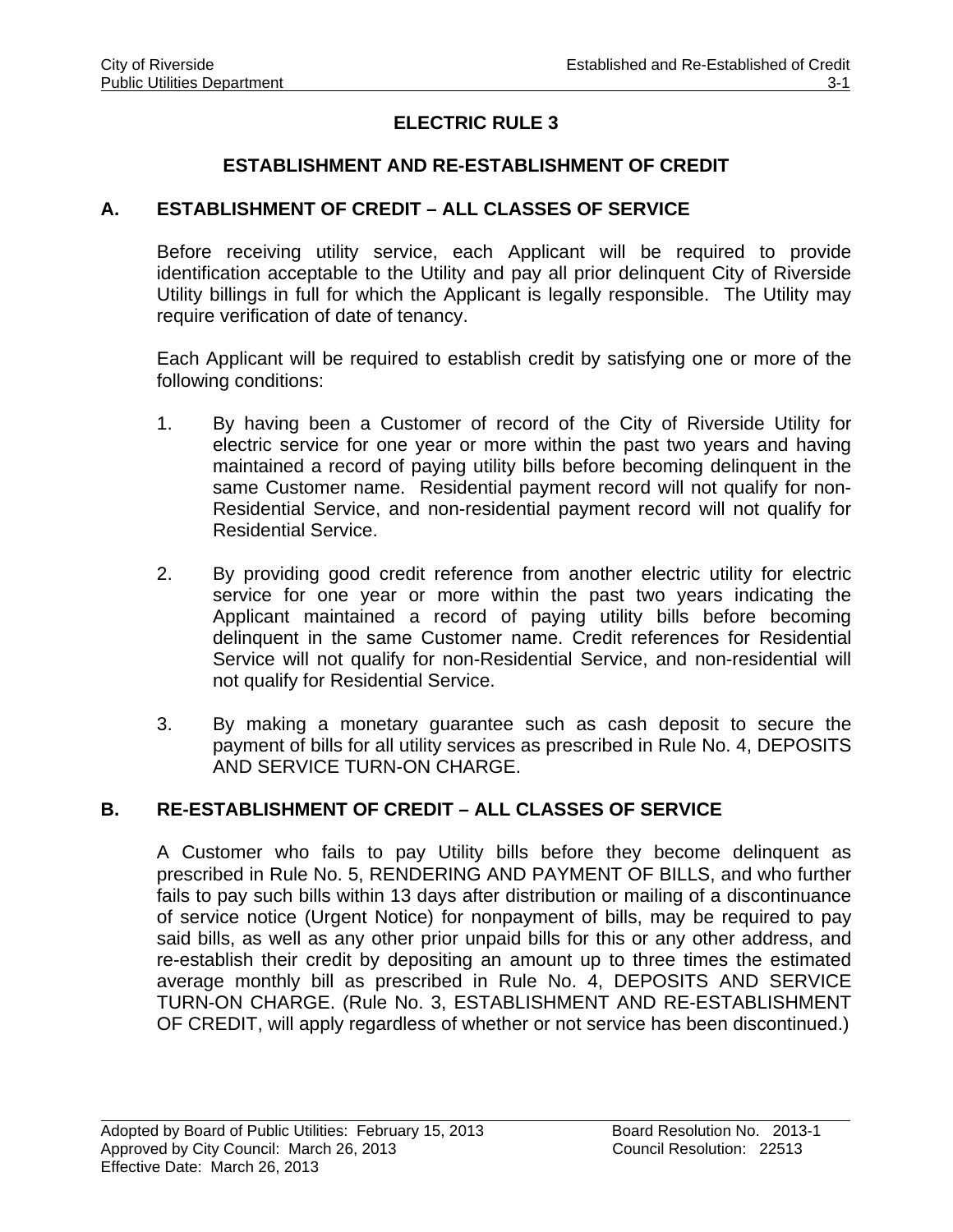### **C. INDIVIDUAL LIABILITY FOR JOINT SERVICE**

Where two or more Persons join in one application or contract for utility services, they shall be jointly and severally liable thereunder and shall be billed by means of a single monthly bill mailed to the Person designated on the application to receive the bill.

Whether or not the Utility obtains a joint application for service, all adults who occupy the Premises and receive the benefit of service are responsible jointly and severally for the payment of the bills for utility services used, unless the Utility, in writing, acknowledges that one or more of the adult occupants is not responsible. Those receiving benefit of service at the Premises may include the Applicant, i.e. the Customer of record, and/or a number of other adults, such as in the case with multiple roommates. When the Applicant, i.e., the Customer of record vacates the Premises, the remaining adults, who benefited from the utility services, can be held liable for the utility billings incurred during the period they resided at the Premises. The Utility may deny or discontinue service for nonpayment of a delinquent bill when the Utility determines that the Applicant or one or more of the adults, or roommates continue to occupy the Premises.

In addition, the Utility may deny or discontinue service to an Applicant at a new address, if a delinquent utility billing remains unpaid from a prior service address, in which the Utility has determined that the Applicant was a roommate.

#### **D. LEAVE ON FOR OWNER CONTRACT (LOFO)**

An owner of a multiple unit building containing 4 units or more may apply for a Leave on for Owner Contract. The owner must have active service for the House Meter(s) at the Premises and an acceptable payment record.

As a tenant discontinues services, the meter(s) will be read and service will automatically be transferred to the owner's name. See section E for information regarding maintenance requests for residential properties.

It will be owner/manager's responsibility to direct tenants to apply for services. Service will be charged to the owner until requested off by the owner or a new tenant applies and establishes service. Disputes on billing dates will be resolved between owner/manager and tenant.

There will be no service turn-on charge when a separate field visit in addition to the move-out order is not required.

#### **E. MAINTENANCE REQUEST FOR VACANT RESIDENTIAL PROPERTIES**

Accounts for vacant residential properties shall be permitted to temporarily discontinue the sewer and/or refuse monthly service charges as allowed by